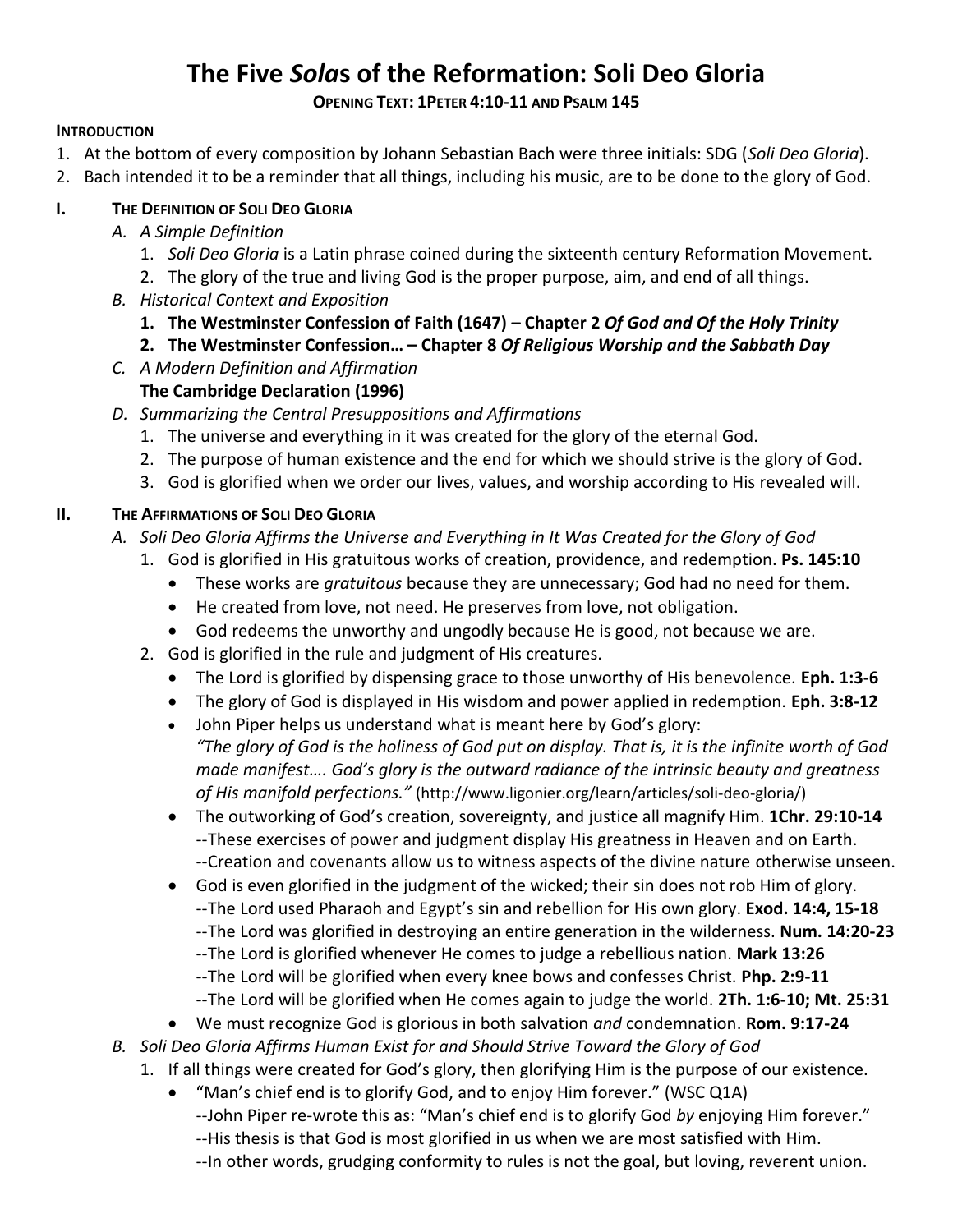The Scriptures teach us plainly we were made for such reverence, love, and submission. **Isa. 43:7**: "…everyone who is called by My name, whom I created for My glory, whom I formed and made."

**Ecc. 12:13-14**: "The end of the matter; all has been heard. Fear God and keep his commandments, for this is the whole duty of man. For God will bring every deed into judgment, with every secret thing, whether good or evil."

**Col. 1:16**: "…all things were created through him and for him."

**Rom. 9:20-21**: "But who are you, O man, to answer back to God? Will what is molded say to its molder, 'Why have you made me like this?' Has the potter no right over the clay, to make out of the same lump one vessel for honorable use and another for dishonorable use?"

**John 15:8**: "By this my Father is glorified, that you bear much fruit and so prove to be my disciples." **1Cor. 6:19b-20**: "You are not your own, for you were bought with a price. So glorify God in your body."

- 2. God is glorified in the reverence, love, obedience, and submission of His creatures.
- 3. Our lives do not belong to us. We do not exist to have happiness, good health, or success.
	- People search continually for meaning. We try to create it for ourselves in countless ways.
	- But no effort, no matter how noble or praiseworthy, can give life meaning apart from God.
	- Your life will be full of Christ, or it will be devoid of meaning. There are no other options.
- *C. Soli Deo Gloria Affirms God is Glorified When We Order Our Lives, Values, and Worship by His Will*
	- 1. Our original text makes this point powerfully and plainly. **1Pet. 4:10-11**
		- Doing God's will in God's way while acknowledging God's gifts gives God glory.
		- But doing our will in our way, relying on our strength, does not glorify God but us.
	- 2. How should we live, think, worship? The Scriptures are provided to answer these questions.
		- Do not go beyond or stop short of what He has said. **Deut. 4:2; Pr. 30:5-6; Rev. 22:18-19**
		- We must be content with the revealed word of God. **Deut. 29:29; 1Cor. 4:6; 2Jn. 9-11**
		- It is not your life, your truth, your right, or your church. It all is God's and for His glory.
	- 3. Our entire lives should seek conformity to God's will, not the way of this world. **Rom. 12:1-2**
		- No aspect of life is too small to consider in this light; careless words count. **Matt. 12:36-37**
		- Even our thoughts must be brought into captivity to Christ no easy task! **2Cor. 10:5**
		- Everything in life is worship or sin; there is no other category for believers. **Rom. 12:2; 14:23**

### **III. THE APPLICATION OF SOLI DEO GLORIA**

*A. How Soli Deo Gloria Will Affect Our Church's Life and Ministry*

- 1. We must evaluate every decision regarding worship and ministry in light of the *sola* principles.
	- Does it glorify God? How do I know? Is it grounded in Scripture? Is it gospel-focused?
	- Anything and everything not consistent with Scripture and God's glory should be discarded.
- 2. This means becoming fairly radical in our willingness to judge what we have done before.
	- What is God's glory worth to us? Do we truly want to honor Him? Are we playing church?
	- If you want a culturally palatable and convenient religion, God's glory cannot be a priority.
- *B. How Soli Deo Gloria Will Affect Our Daily Lives*
	- 1. The same kind of rigorous, repentant examination of our personal life and thought is *apropos*.
		- This is not intended to provoke morbid introspection, but sober interaction with God's will.
		- If we take God's glory seriously, we will seek to do what we can to pursue and display it.
	- 2. "Can I glorify God doing this?" "Is this consistent with the purpose and aim of my creation?"
	- 3. Pursuing holiness and the glory of God is the life we were made for, literally, the best life now.

### **CONCLUSION**

- 1. Could we write *SDG* at the bottom of everything we create and do? I cannot, and I desperately need Jesus.
- 2. You need Him too, no matter who you are (**Jer. 13:16**). May God use us for and lead us to His eternal glory.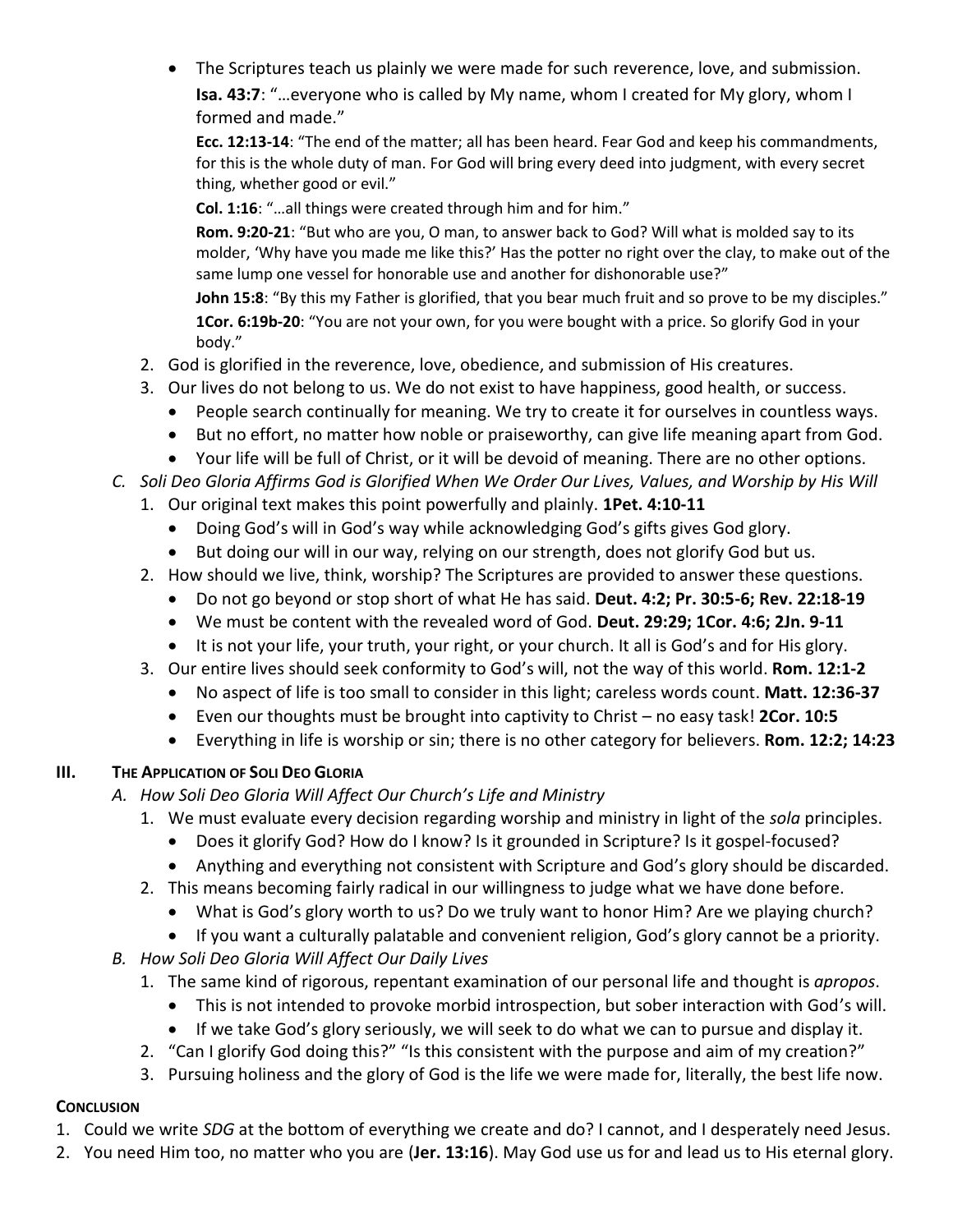# **EXTENDED QUOTATIONS**

### **The Second Helvetic Confession (1566): Chapter IV – Of Idols or Images of God, Christ and the Saints**

*IMAGES OF GOD. Since God as Spirit is in essence invisible and immense, he cannot really be expressed by any art or image. For this reason we have no fear pronouncing with Scripture that images of God are mere lies. Therefore we reject not only the idols of the Gentiles, but also the images of Christians.* 

*IMAGES OF CHRIST. Although Christ assumed human nature, yet he did not on that account assume it in order to provide a model for carvers and painters. He denied that he had come "to abolish the law and the prophets" (Matt. 5:17). But images are forbidden by the law and the prophets" (Deut. 4:15; Isa. 44:9). He denied that his bodily presence would be profitable for the Church, and promised that he would be near us by his Spirit forever (John 16:7). Who, therefore, would believe that a shadow or likeness of his body would contribute any benefit*  to the pious? (II Cor. 5:5). Since he abides in us by his Spirit, we are therefore the temple of God (I Cor. 3:16). *But "what agreement has the temple of God with idols?" (II Cor. 6:16).*

### **The Westminster Confession of Faith (1647) – Chapter 2:** *Of God, and Of the Holy Trinity*

*I. There is but one only, living, and true God, who is infinite in being and perfection, a most pure spirit, invisible, without body, parts, or passions; immutable, immense, eternal, incomprehensible, almighty, most wise, most holy, most free, most absolute; working all things according to the counsel of His own immutable and most righteous will, for His own glory; most loving, gracious, merciful, long-suffering, abundant in goodness and truth, forgiving iniquity, transgression, and sin; the rewarder of them that diligently seek Him; and withal, most just, and terrible in His judgments, hating all sin, and who will by no means clear the guilty.*

*II. God has all life, glory, goodness, blessedness, in and of Himself; and is alone in and unto Himself allsufficient, not standing in need of any creatures which He has made, nor deriving any glory from them, but only manifesting His own glory in, by, unto, and upon them. He is the alone fountain of all being, of whom, through whom, and to whom are all things; and has most sovereign dominion over them, to do by them, for them, or upon them whatsoever Himself pleases. In His sight all things are open and manifest, His knowledge is infinite, infallible, and independent upon the creature, so as nothing is to Him contingent, or uncertain. He is most holy in all His counsels, in all His works, and in all His commands. To Him is due from angels and men, and every other creature, whatsoever worship, service, or obedience He is pleased to require of them.*

### **The Westminster Confession of Faith (1647) – Chapter 21:** *Of Religious Worship, and the Sabbath Day*

*I. The light of nature shows that there is a God, who has lordship and sovereignty over all, is good, and does good unto all, and is therefore to be feared, loved, praised, called upon, trusted in, and served, with all the heart, and with all the soul, and with all the might. But the acceptable way of worshipping the true God is instituted by Himself, and so limited by His own revealed will, that He may not be worshipped according to the imaginations and devices of men, or the suggestions of Satan, under any visible representation, or any other way not prescribed in the holy Scripture.*

*II. Religious worship is to be given to God, the Father, Son, and Holy Ghost; and to Him alone; not to angels, saints, or any other creature: and, since the fall, not without a Mediator; nor in the mediation of any other but of Christ alone.*